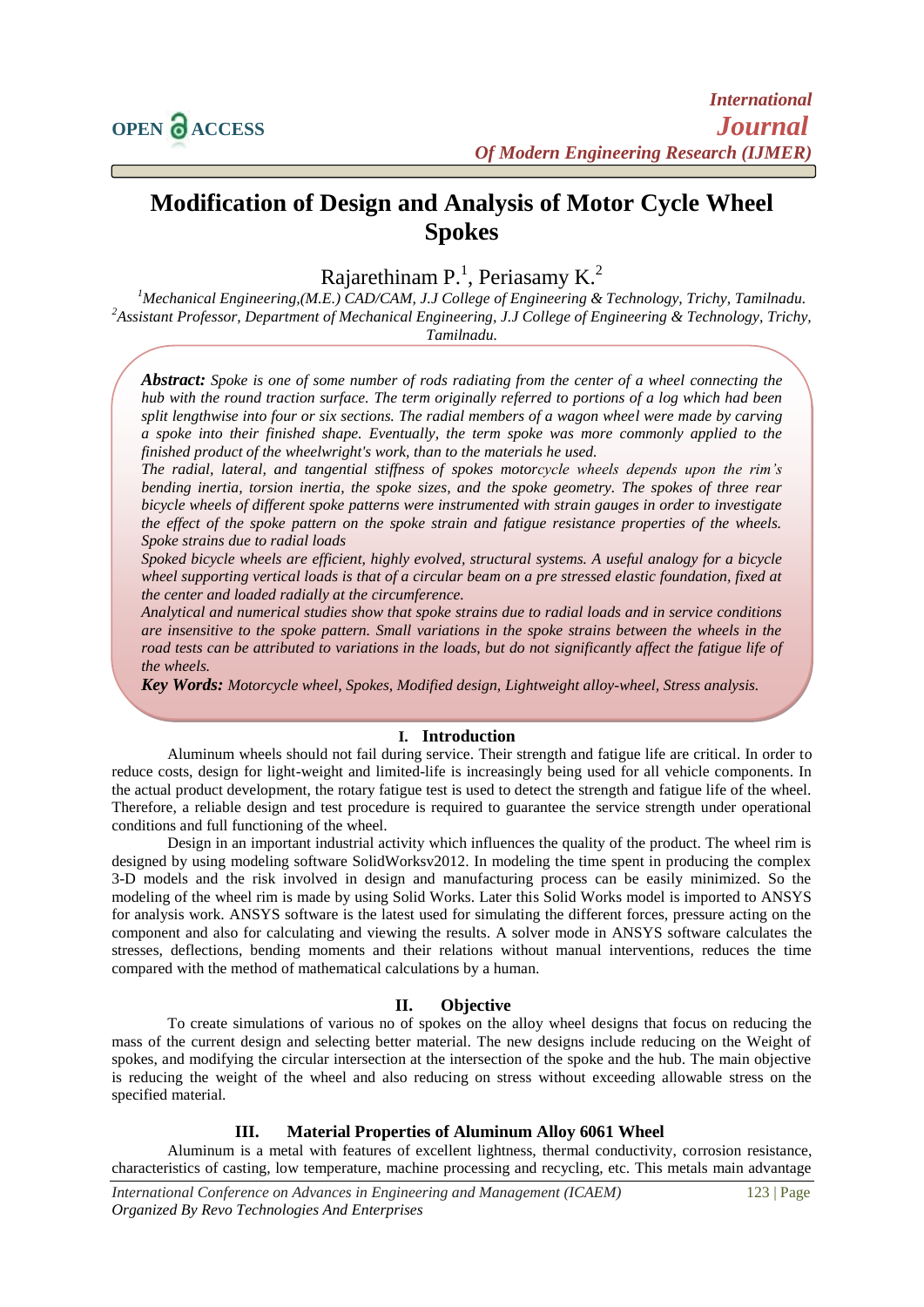is reduced weight, high accuracy and design choices of the wheel. This metal is useful for energy conservation because it is possible to re-cycle aluminum easily.

| <b>Mechanical Property</b> | Value   |
|----------------------------|---------|
| <b>Proof Stress</b>        | 270 MPa |
| Tensile Strength           | 310 MPa |
| Elongation                 | 12 %    |
| <b>Hardness Vickers</b>    | 100 H   |
| Shear Strength             | 190 MPa |
| Elastic Modulus(GPa)       | 71      |
| Poisson's Ration           | 0.33    |
| Mass Density (kg/m3)       | 2800    |
| Yield Strength (MPA)       | 225     |

Table 1. Al alloy Material Properties

## **IV. Modeling of Wheel Rim**

SOLIDWORKS is software which is used for creation and modifications of the objects. In SOLIDWORKS and design and modeling feature is available. Design means the process of creating a new object or modifying the existing one. Drafting means the representation or idea of the object. Modeling means create and converting 2D to 3D. By using SOLIDWORKS software, create the model of the wheel rim.

| Table2. Shows Geometric Properties of alloy wheel |                                     |  |
|---------------------------------------------------|-------------------------------------|--|
| Hub Diameter                                      | 120 <sub>mm</sub>                   |  |
| Hub thickness                                     | 8 <sub>mm</sub>                     |  |
| Rim thickness                                     | 6 <sub>mm</sub>                     |  |
| Rim outer diameter                                | $500$ mm                            |  |
| Spoke Length                                      | $155 \text{ mm}$                    |  |
| Spoke fillet radii $\Box$ at hub 5R               | Spoke fillet radii $\Box$ at hub 5R |  |

at outer rim 7R & 13R

#### *A. Steps Involved In Design*

- 1) Draw the profile diagram of the wheel rim
- 2) Now revolve the profile body with respect to y-axis.
- 3) By selecting the face of wheel, the required design is drawn on the surface is removed by using Cut operation.
- 4) By using circular pattern the specific design is obtained all over the rim. Once again selecting the face draw the circle for and rotate them using circular pattern.
- 5) From holes using cut option.
- 6) And finally using the EDGE FILLET option the side edges are made filleted for final finishing

### **V. Structural Analysis Of Alloy Wheel**

Static analysis calculates the effects of steady loading conditions on a structure, while ignoring inertia and damping effects, such as those caused by time-varying loads. A static analysis, however, includes steady inertia loads (such as gravity and rotational velocity), and time-varying loads that can be approximated as static equivalent loads

#### *A. Analysis*

Designers and engineers primarily use structural simulation to determine the strength and stiffness of a product by reporting component stress and deformations. The type of structural analysis performs depends on the product being tested, the nature of the loads, and the expected failure mode. A short/stocky structure will most likely fail due to material failure (that is, the yield stress is exceeded).For the given below specification of the allow wheel, the static analysis is performed using solid works to find the maximum safe stress and the corresponding pay load. After geometric modeling of the alloy wheel with given specifications it is subjected to analysis. The Analysis involves the following discretization called meshing, boundary conditions and loading.

#### *B. About analysis with ANSYS*

The reliability of ANSYS software proved by doing valediction problem in simply supported beam, which is shown appendix 1. The theoretical values of simply supported beam compared with ANSYS values and its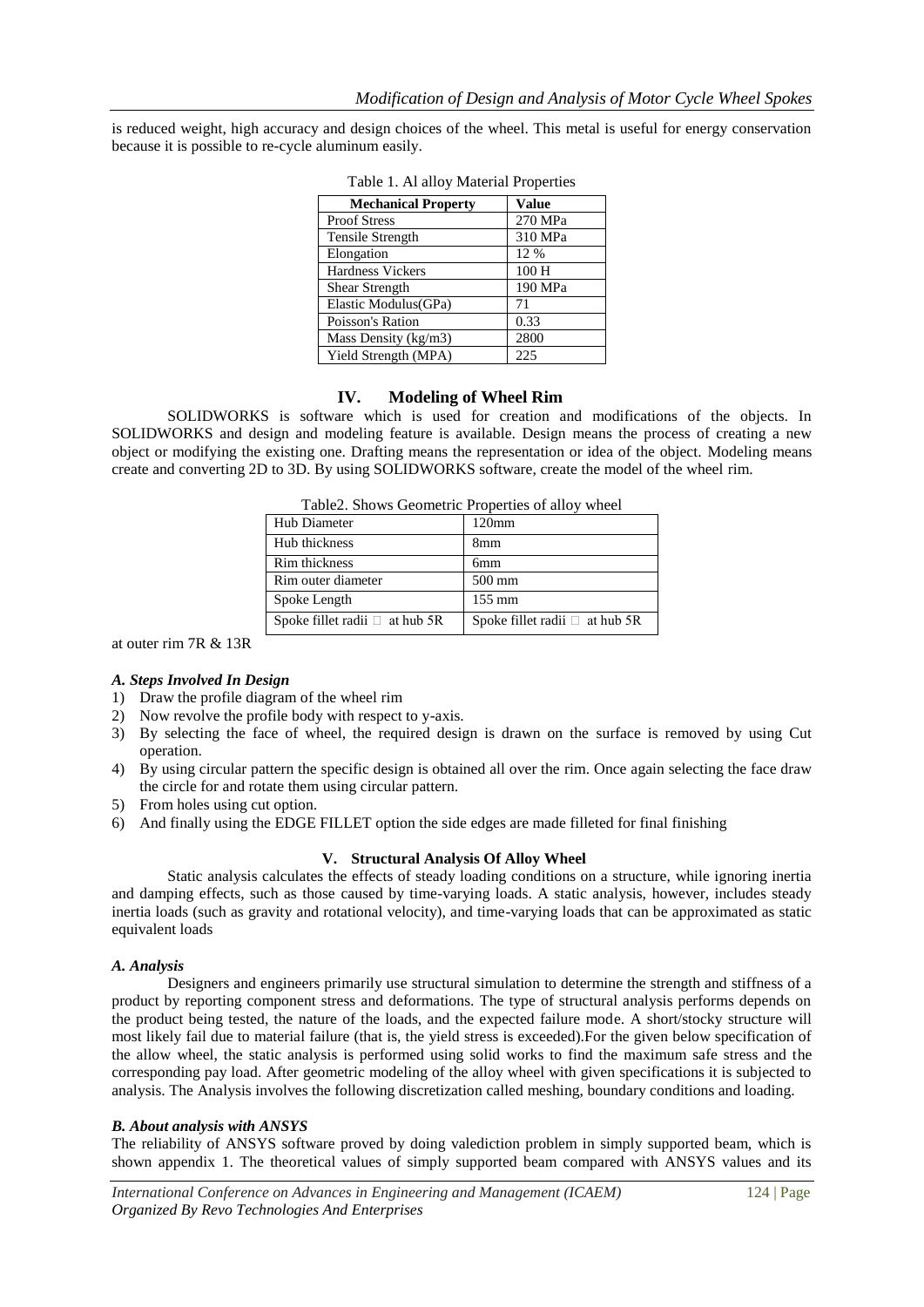almost same. So we consider ANSYS software for our analysis to get accurate results. The ANSYS computer program is a large-scale multipurpose finite element program. ANSYS is used for solving several engineering analyses. The analysis capabilities of ANSYS include the ability to solve static and dynamic structural analyses, steady-state and transient heat transfer problems, mode frequency and buckling eigen value problems, static or time varying magnetic anayses and various types of field and couple field application.

|                    | Table: III Simulation result details |                       |                                                                                                                                                                                                                                                                                                                                                                                                                                                                                                                                                                                                                                                                                                                                                                                             |  |  |
|--------------------|--------------------------------------|-----------------------|---------------------------------------------------------------------------------------------------------------------------------------------------------------------------------------------------------------------------------------------------------------------------------------------------------------------------------------------------------------------------------------------------------------------------------------------------------------------------------------------------------------------------------------------------------------------------------------------------------------------------------------------------------------------------------------------------------------------------------------------------------------------------------------------|--|--|
| Design             | No of<br><b>Spokes</b>               | <b>Isometric view</b> | <b>Stress Analysis</b>                                                                                                                                                                                                                                                                                                                                                                                                                                                                                                                                                                                                                                                                                                                                                                      |  |  |
| Normal<br>Design   | $\sqrt{6}$                           |                       | $K$ Units his second $\begin{array}{l} \mbox{I}\{x\}=\mbox{I}\{x\}=\mbox{I}\{x\}=\mbox{I}\{x\}=\mbox{I}\{x\}=\mbox{I}\{x\}=\mbox{I}\{x\}=\mbox{I}\{x\}=\mbox{I}\{x\}=\mbox{I}\{x\}=\mbox{I}\{x\}=\mbox{I}\{x\}=\mbox{I}\{x\}=\mbox{I}\{x\}=\mbox{I}\{x\}=\mbox{I}\{x\}=\mbox{I}\{x\}=\mbox{I}\{x\}=\mbox{I}\{x\}=\m$<br><b><i>Rive-MYMON</i></b><br><b>ANNISE</b><br><b>SIGHT</b><br>4.971<br><b>AMI</b><br>$-1316$<br>2.071<br>18%<br><b>EUROSS</b><br>LOUISEPOMA<br>General Ant From A Aspot Perceu                                                                                                                                                                                                                                                                                       |  |  |
|                    | 5                                    |                       | $\begin{tabular}{l} \bf 0.5868: \bf 500: \bf 740: \bf 750: \bf 740: \bf 750: \bf 750: \bf 750: \bf 750: \bf 750: \bf 750: \bf 750: \bf 750: \bf 750: \bf 750: \bf 750: \bf 750: \bf 750: \bf 750: \bf 750: \bf 750: \bf 750: \bf 750: \bf 750: \bf 750: \bf 750: \bf 750: \bf 750: \bf 750: \bf 750$<br>1397Ma<br><b>HETER</b><br>$4 \times 10^{-7}$<br>$rac{1}{1100}$<br>1/30<br><b>EURO</b><br>(Coometry/Print Prevant) Nusce Practice/                                                                                                                                                                                                                                                                                                                                                   |  |  |
| Modified<br>Design | $\sqrt{6}$                           |                       | <b>Biblio Strategic</b><br>$\begin{array}{l} \text{In order 1 in} \\ \text{The function of the 1 in} \\ \text{For 2:} \\ \text{If } \mathbf{x}(t) = 1 \\ \text{If } \mathbf{x}(t) = \mathbf{0} \text{ if } \mathbf{x}(t) = 0 \end{array}$<br>$\begin{array}{l} \hline \multicolumn{3}{l}{\textbf{M998 V}}\textbf{M9} \end{array}$<br>5.4419<br>54108<br>$-1004$<br>same<br>$-2045$<br>1期間<br>3,7740<br><b>MODES KEND</b><br>Willows<br><b>Sewering Prof Ammel SquitPovers/</b>                                                                                                                                                                                                                                                                                                              |  |  |
|                    | 5                                    |                       | In that<br>is the constant $\label{eq:3} \begin{array}{l} \mbox{In addition from}\\ \mbox{The solution is:}\\ \mbox{The solution is:}\\ \mbox{The solution is:}\\ \mbox{The solution is:}\\ \mbox{The solution is:}\\ \mbox{The solution is:}\\ \mbox{The solution is:}\\ \mbox{The solution is:}\\ \mbox{The solution is:}\\ \mbox{The solution is:}\\ \mbox{The solution is:}\\ \mbox{The solution is:}\\ \mbox{The solution is:}\\ \mbox{The solution is:}\\ \mbox{The solution is:}\\ \mbox{The solution is:}\\ \mbox{The solution is:}\\ \mbox{The solution is:}\\ \mbox{The solution is:}\\ \mbox$<br>120MBar<br>$\frac{1}{2}$<br>$-1002$<br>4204<br>1,401<br><b>JANE</b><br>14mg<br>perce<br><b>GRESSVILLAN</b><br>905.0<br>156.00<br>430.00<br>General Chart Patrick, Opert Process |  |  |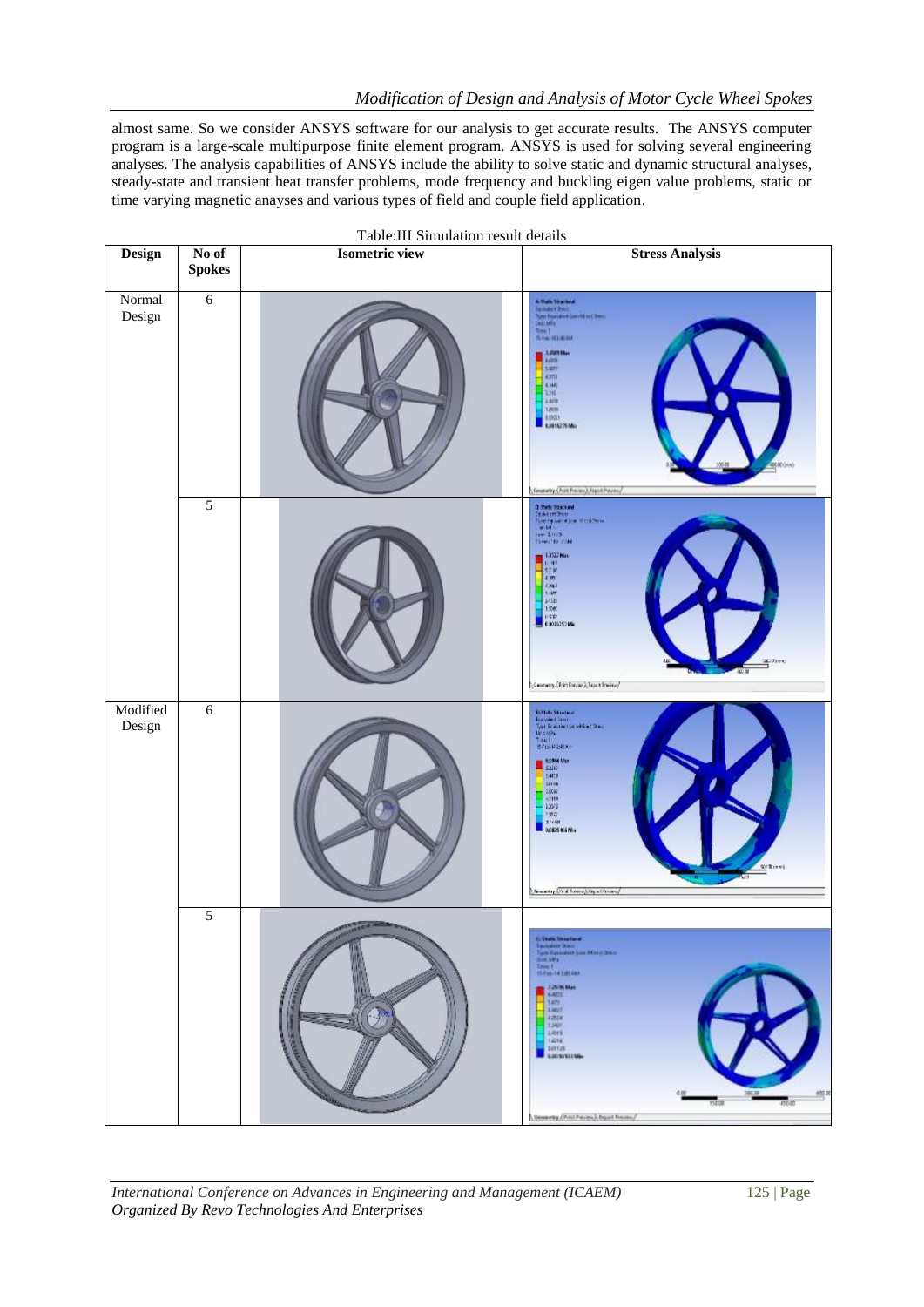# *C. Analysis for strength needed*

Mass of Bike, Dead Weight of Bike =143kg Other Loads  $= 20$  Kg Total Gross Weight = $143 + 20 = 163$  Kg  $= 163X 9.81 N$ Tires and Suspension system reduced by 30% of Loads  $W_{net}$  = 163 X 9.81 X 0.7 N = 1119.32N Reaction Forces On Bike=Nr = 1119.32N Number of Wheels: 2 But by considering total Reaction Force on only one wheel FT =1119.32N Rim surface area which is having 6 spokes:  $A6 = 48299.69$  mm2 (this can be obtained from selecting faces on rim by using measuring tool in solid works)Stress on the each  $Rim = 0.02321$  N/mm2 Rotation velocity =  $v/r$ For men accelerate motorcycle from 0 to 80km/hr Rotation velocity  $= 22.22/0.250$  $=$  88.88 rad/sec

# *D. Applying Braking Torque*

In general Acceleration of the street motorcycle: $a = (vf - vi) / t$ vf*- final velocity= max of 60miles in 3.5sec* vi*- initial velocity = 0 miles, =>a - acceleration = 7.6636m/s<sup>2</sup>* Brake force is required to estimate the load on the wheel hub. Now Total force acting on the vehicle: Mass of the vehicle including rider and other five more persons  $M = 163+65X6$  $F_{total} = M X a = 4237.9 N$ 

# **VI. Results and Discussions**

Stress analysis values for 6 and 5 Spokes Al alloy wheels are in Table 4 . The modified spokes on the wheel Stresses induced in the 6,5 Spokes Al Alloy wheel (6.9959MPa,7.686MPa)is less as compared with the Stresses induced in the 5, 6 Spokes of the motorcycle Al alloy (AM60A), and also the modified design has to been achieved on the weight reduction.

# **VII. Conclusions**

- 1) The maximum stress area was located at Spoke-Rim contact.
- 2) Stresses induced in 5Spokes Alloy wheel are less as compared with Al-Alloy of the 6 Spokes.
- 3) The modified design to the wheel are less than normal design of the Al-alloy wheel of the rim.
- 4) Induced Stress due to braking torque in the 5 Al-Spoke wheel are lesser than the remaining wheels.
- 5) Material reduction can be done by reducing number of Spokes. The objective was to reduce the weight of the alloy wheel has been achieved.
- 6) The current design is 8.31,7.3567% lighter than the original design (Table 5 & 6).
- 7) The objective was to reduce the weight of the alloy wheel has been achieved.

| <b>Design</b> | No.<br>of<br><b>Spo</b><br>kes | Load<br><b>MPa</b> | Rim<br>Pressure<br>$N/mm^2$ |     | Stress on the<br>$Rim N/mm^2$ | <b>Deformat</b><br>ion<br>mm |
|---------------|--------------------------------|--------------------|-----------------------------|-----|-------------------------------|------------------------------|
| Normal        | 6                              | 1119.              | .023                        | 7.4 | .00062                        | 1.335 $e^5$                  |
| design        |                                | 32                 |                             | 589 | 79                            |                              |
|               | 5                              |                    |                             | 7.3 | .00363                        | $1.3308 e^{5}$               |
|               |                                |                    |                             | 527 | 53                            |                              |
| Modified      | 6                              | 1119.              | 0.023                       | 6.9 | .00254                        | 1.4178 $e^5$                 |
| Design        |                                | 32                 |                             | 986 | 66                            |                              |
|               | $\overline{5}$                 |                    |                             | 7.2 | .00010                        | $1.4093e^5$                  |
|               |                                |                    |                             | 936 | 103                           |                              |

Table IV: Stress analysis values for 6,5 Al alloy wheels